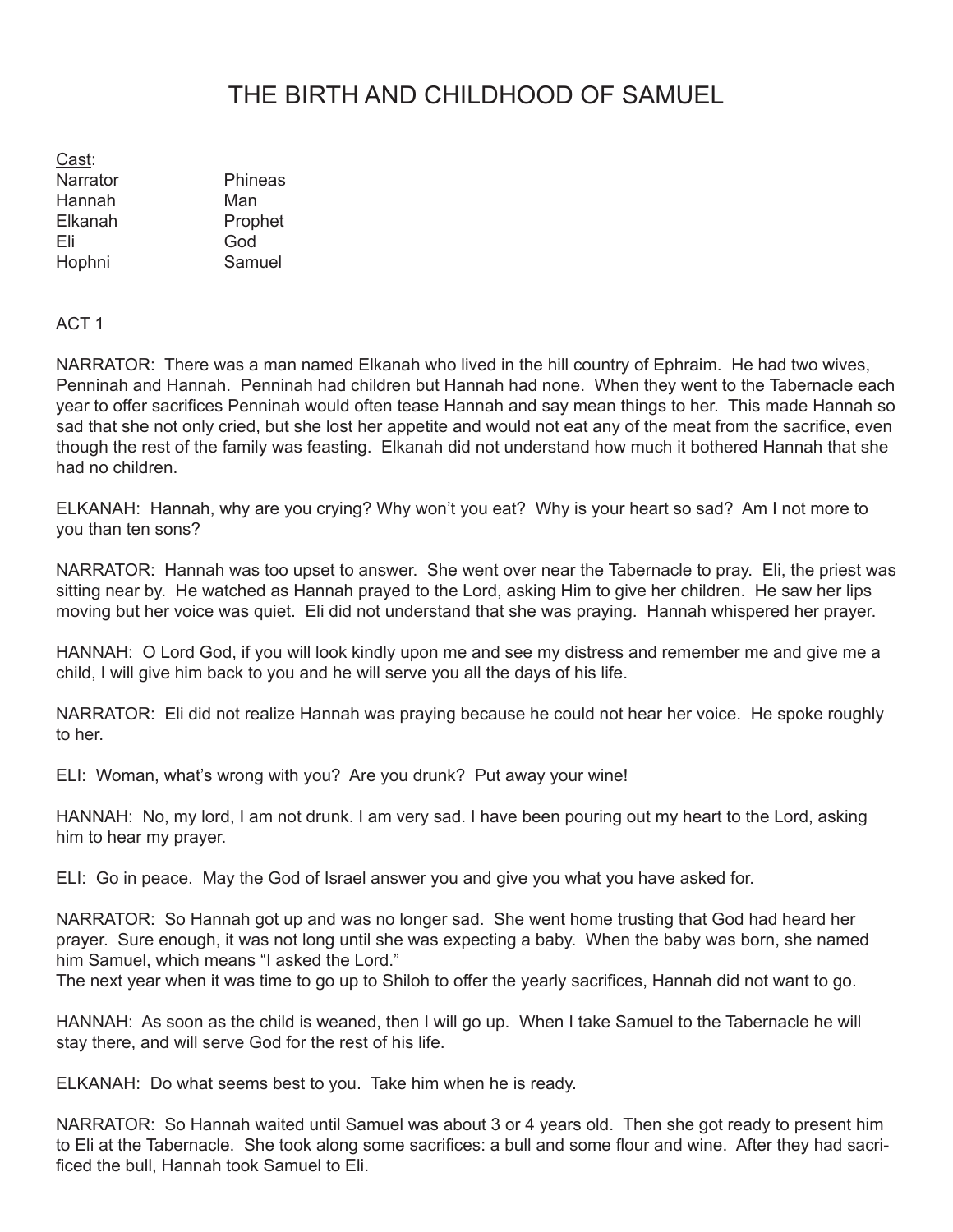HANNAH: My lord, I am the woman you saw praying here several years ago. I prayed for a child and here he is. This is the child the Lord gave me. I promised God that I would give the child back to him, so here he is. Please let him live with you and learn how to serve the Lord.

NARRATOR: Then Hannah prayed a long prayer of praise to God. Here are a few things she said:

HANNAH: *There is none holy like the Lord. There is no rock like our God. Do not talk proudly, for the Lord is a God of knowledge. The bows of the mighty are broken, but the weak gain strength. The Lord makes poor and makes rich. He brings low and He exalts. He raises up the poor from the dust and makes them to sit with princes. He will guard the feet of his faithful ones, but the wicked shall be cut off. The Lord will judge the ends of the earth. He will give strength to his King, and exalt the power of his Anointed One.*

NARRATOR: Then Elkanah and his family went home. But Samuel stayed at the Tabernacle with Eli.

## ACT 2

NARRATOR: Now Eli's sons, Hophni and Phineas were wicked men. They had no regard for the Lord. They disobeyed the orders of God as to how the sacrificial meat was to be taken. They were supposed to put a three-pronged fork into the boiling pot and whatever came up was theirs. Hophni and Phineas did not like boiled meat. They wanted raw meat so they could roast it over a fire. They would bully the people who came to sacrifice, and would demand that the people disobey God and give them the meat before it had been properly sacrificed.

HOPHNI: Give us meat to roast. We will not accept boiled meat from you.

MAN: No, please let me burn the fat first, as God requires, then you may take as much meat as you want.

PHINEAS: No, you must give us your meat now, before you burn the fat. And if you won't give it to us, we will take it by force!

NARRATOR: And so the sin of these men was very great in the sight of God. They taught the people to disobey God.

Meanwhile, Samuel was growing up under the care of Eli. He listened to all the stories about Abraham, Isaac, Jacob, Joseph, Moses, and the Judges. He learned the laws of Moses and all the rules about how to make sacrifices. Every year, Hannah would come to visit Samuel and would bring him a new coat. Eli would thank Hannah for what she had done and would say to Elkanah:

ELI: May the Lord give you more children, to reward you for giving this child to God.

NARRATOR: The Lord did give them more children. Hannah had three more sons and also two daughters. Samuel stayed at the Tabernacle with Eli was a very good student. Everyone noticed how wise Samuel was, and they expected that he would grow up to be an important prophet. One day, an old prophet came to see Eli. He had bad news.

PROPHET: Thus says the Lord: I have seen the wickedness of your sons, Hophni and Phineas. They cast greedy eyes on the sacrificial meat and take what is not lawful. And you have done nothing to stop them. In fact, you eat the meat they steal! The day is coming when I will punish your family. There shall never be an old man in your house ever again. Your sons, Hophni and Phineas will die on the same day. And then I will raise up a faithful priest who will do what is in my heart and mind. Everyone who is left from your house will come to him to beg for a morsel of bread to eat.